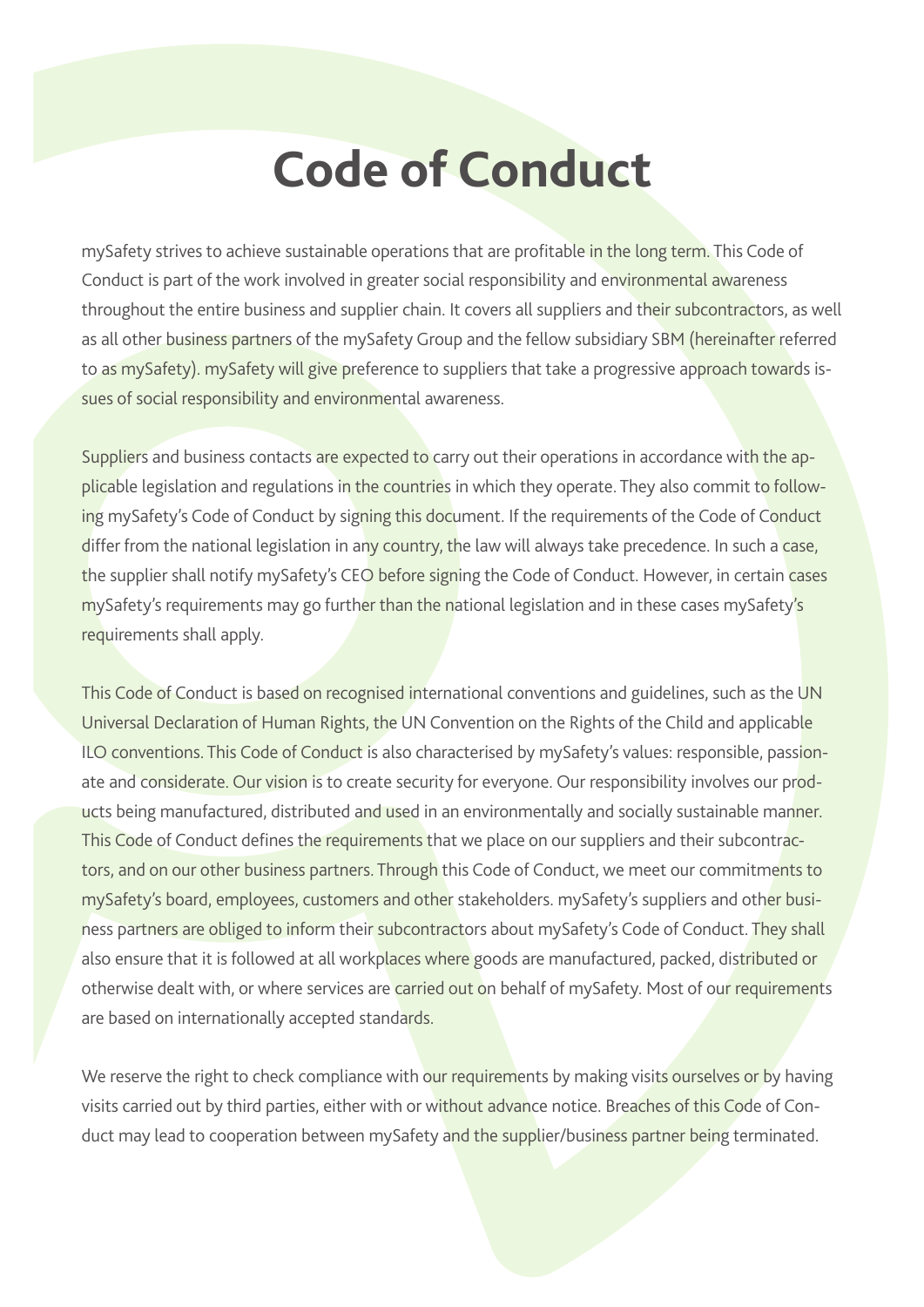## WORK AND HUMAN RIGHTS

## Fair treatment

All employees shall be treated with respect and dignity, and the workplace shall be free from harassment. No employee of our suppliers, their subcontractors or other business partners may be harassed or offended physically, sexually, psychologically or verbally.

#### Preventing child labour

According to the definition contained in the UN Convention on the Rights of the Child, every person up to the age of 18 is a child and therefore has the right to be protected from economic exploitation and from performing any work that is likely to be hazardous or to interfere with his or her education, or to be harmful to his or her health or physical, mental, spiritual, moral or social development. (See also ILO conventions 138 and 182 and the UN Convention on the Rights of the Child.)

Child labour is not permitted. The minimum age for employment is 15. If the national legislation has a higher minimum age for employment, this age shall apply. In accordance with ILO's rules, mySafety can still permit those aged 14 and over to carry out simpler tasks, if the national legislation permits this.

The company shall take the preventive measures required in order not to employ anyone who is younger than the minimum age for employment.

#### Preventing forced labour

No form of forced, indentured or penal labour is permitted. Prisoners and illegal workers must not be used in the production of mySafety's goods and must not carry out services on behalf of mySafety (see also ILO conventions 29 and 105). Employees must be free to leave their work or terminate their employment after a reasonable period of notice. Employees must not be asked to surrender ID documents, employment permits or any other form of deposit as a condition of employment.

#### Freedom of association

All employees shall have the right to form or join the organisations of their choice, and the right to collective negotiations. mySafety does not accept employers taking disciplinary or discriminatory action against employees who form or join an organisation in order to protect their statutory rights in a peaceful manner (see also ILO conventions 87, 98 and 135).

## Preventing discrimination

No employee may be discriminated against on employment or when assigning work tasks on the grounds of gender, race, skin colour, age, pregnancy, sexual orientation, belief, political opinions, nationality, ethnic origin, illness or disability (see also ILO conventions 100 and 111).

## Employment contracts and terms

All employees have the right to a written employment contract, written in the national language. Employment terms shall be detailed in this contact. The employer is obliged to ensure that all employees are informed of their statutory rights and obligations.

## Pay and benefits

The following quotation from article 23.3 of the UN Universal Declaration of Human Rights shall apply to mySafety's suppliers and business partners in this context:

"Everyone who works has the right to just and favourable remuneration ensuring for himself and his family an existence worthy of human dignity…"

Wages shall be paid regularly and punctually. When setting wages, the employee's experience, qualifications and performance shall be taken into account. mySafety's minimum requirement is that the employee pays at least the statutory minimum wage, customary industry pay or pay that has been established through collective agreement (the highest level applies). All other forms of statutory benefits and remuneration shall also be paid. Unreasonable deductions may not be made. The employee has the right to a written payslip including the basis of calculation.

## Working hours and leave

Ordinary working hours may not exceed the statutory maximum limit or 48 hours per week. The number of overtime hours may not exceed the number of hours stated in the relevant country's legislation. In the absence of working hour limits, overtime shall not exceed 12 hours per week. Statutory remuneration shall be paid. Employees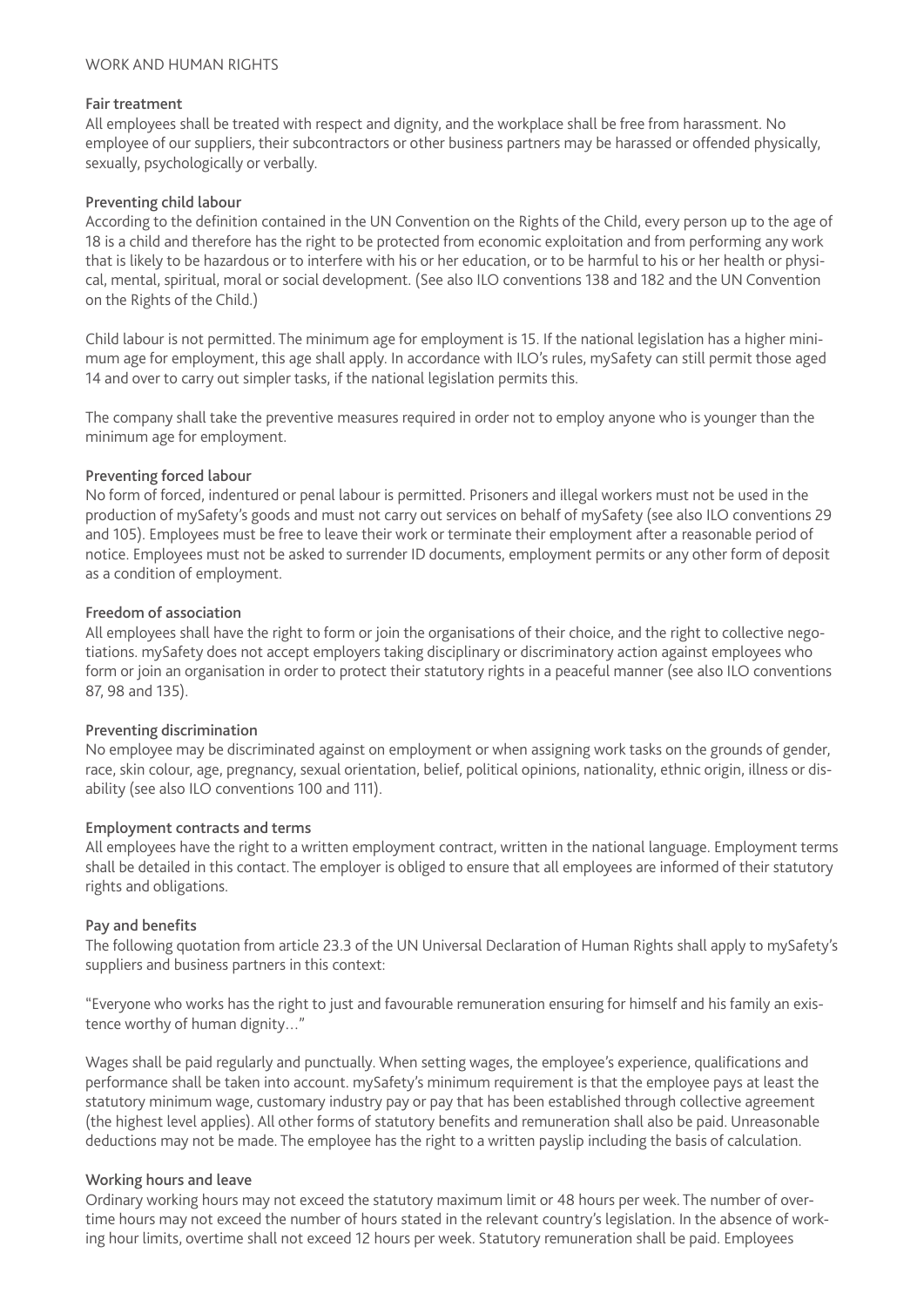who receive piecework payment should not be excluded from the right to overtime payment. All employees have the right to at least one day's leave during every seven-day working period. Employees shall receive statutory paid leave with the correct remuneration. This refers to e.g. holidays, parental leave and sick leave.

## The rights of migrant workers

Migrant workers shall, in all respects, have the same benefits as domestic employees. The employer shall be responsible for all commission or other fees charged in connection with employing migrant workers. The employer may not demand that employees submit their ID documents or pledge any security as a condition of employment. Responsibility for employees who are engaged through agents or contractors remains with mySafety's suppliers and other business partners. These employees are therefore covered by this Code of Conduct.

# HEALTH AND SAFETY

Suppliers and mySafety's other business contacts shall ensure that employees work in a safe and secure working environment. The supplier shall appoint a management representative who is responsible for health and safety.

## Work protection

Our suppliers and other business partners shall always prioritise their employees' safety. We do not accept the use of dangerous equipment or work being carried out in buildings of a poor standard. Staff shall be provided with suitable protective equipment. Any injuries and illness shall be documented and reported in an appropriate manner, and the supplier shall take action to improve the situation.

Where hazardous substances are used, washing facilities shall be available. Electrical equipment and cables shall be insulated and safe, and shall be inspected and repaired regularly. First-aid kits shall be available in several locations within the premises, and shall be clearly labelled. The workplace premises shall be maintained and cleaned regularly, and shall offer a healthy working environment with good ventilation in accordance with what is produced at the premises. Fresh, clean drinking water shall be available in several locations within the premises.

## Fire safety

Emergency exits on all floors shall be clearly marked with good illumination. No part of the evacuation route may be blocked. Evacuation via the emergency exits shall always be possible during working hours.

## Training and information

All staff shall receive regular information and training about health and safety in the workplace. This shall also include various drills, e.g. fire drills, accident drills and practice in the use of first-aid kits and other equipment. Regular evacuation drills shall be carried out, and shall cover all employees. Evacuation plans and fire safety equipment shall be in place, with clear warning signs in the workers' language at equipment or substances that could be hazardous or toxic.

## Living conditions

If the company provides accommodation for its employees, the fire safety and hygiene provisions detailed in point 3 above shall also apply to this accommodation. Accommodation shall be separate from the workplace, and shall have a separate entrance. Residents shall have free access to their accommodation.

## THE ENVIRONMENT

Environmental and emission-related issues are becoming increasingly important worldwide. mySafety expects the company's suppliers and other business partners to accept their responsibility in this respect. Our suppliers shall follow all environmental legislation and regulations that apply in their countries of operation. One particularly important issue for us is how the manufacture and transportation/distribution of our products affects the climate.

## Environmental permits and reporting

The company shall have the relevant environmental and operating permits, and shall report in accordance with these.

## Handling chemicals

The supplier shall identify hazardous substances and ensure that all applicable legislation and regulations for these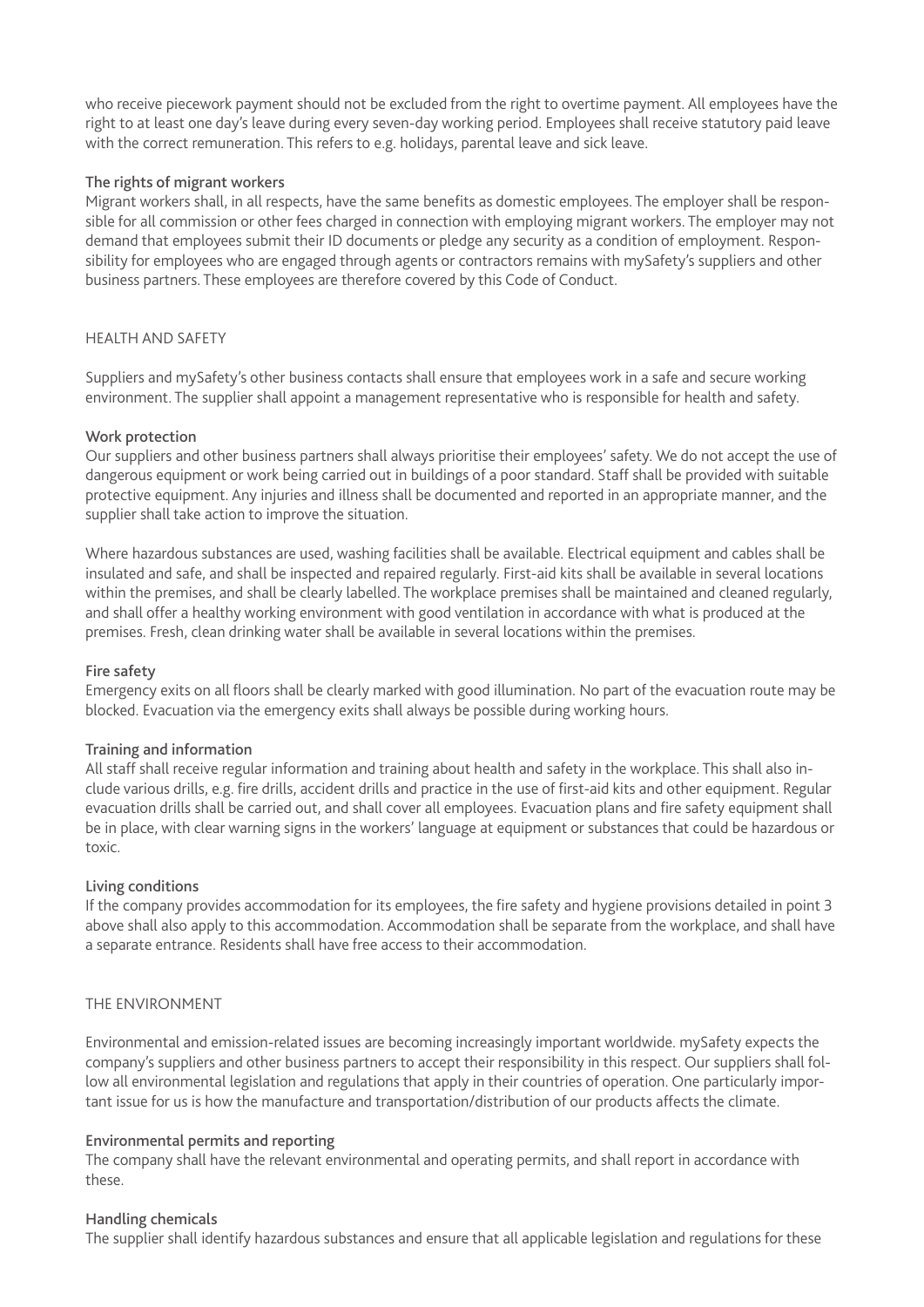are followed. Chemicals used shall comply with REACH's and mySafety's chemical restrictions for each individual product type. Chemical containers shall be correctly labelled and stored securely. A material safety data sheet (MSDS) in the local language shall be available in the workplace. mySafety would like the supplier to make an active choice of less harmful substances if alternatives are available.

The instructions of the material safety data sheet shall be followed (see also ILO convention 170).

#### Waste, emissions and reducing resources

In many parts of the world, access to clean water is limited. We should therefore be as efficient as possible in our use of water. All waste water from wet processes shall be cleaned before being discharged. As a minimum, the quality of cleaned waste water shall comply with local statutory requirements.

All waste, particularly hazardous waste and IT waste, shall be dealt with responsibly and in accordance with local legislation and regulations.

The supplier shall carry out and document measures to reduce the use of water, energy and other resources. Recycling and reusing materials is part of this, as are more efficient processes to reduce the use of resources.

Energy-efficiency measures and the choice of energy source shall be documented and reported to mySafety as part of the work involved in reducing climate-related emissions.

#### BUSINESS ETHICS

mySafety strives to ensure that good business ethics prevail in all business relationships, with customers, business partners and authorities. mySafety takes a zero tolerance approach towards all forms of corruption and unethical business practices, and has initiated measures to combat these. These measures include a training programme for all the company's managers and clarifications in policy documents.

Suppliers and other business contacts shall follow all applicable anti-corruption legislation and regulations. Suppliers and other business contacts shall also respect mySafety's assets, reputation, brands and intellectual rights.

#### Bribery and corruption

mySafety does not accept any form of bribes – gifts, entertainment and personal services – being offered or received, regardless of the form, method or purpose. This requirement applies to all mySafety's business contacts and employees.

Remuneration paid to agents shall be reasonable, and shall only relate to legitimate services.

## Competition and conflicts of interest

mySafety does not participate in unfair, misleading or anti-competitive agreements or arrangements. All mySafety's employees, units and suppliers shall follow applicable competition legislation. In the event of any doubt regarding competition legislation, legal advice must be sought.

mySafety does not take part in activities that we cannot openly account for or report on, and does not make any business decisions based on personal interests, loyalties or relationships, such as an individual's own investments or other business commitments outside mySafety.

#### Whistle-blowing

We expect any of our employees and business partners, and our business partners' employees, who suspect breaches of this policy – within mySafety's or a business partner's operations – to report these suspicions. In the first instance, these suspicions should be reported to a line manager. If for some reason this is not the best way of providing information, mySafety has initiated a whistle-blowing function, with a contact person within the company.

#### SYSTEMS THINKING

In order to be able to comply with mySafety's Code of Conduct and local regulations relating to labour law and environmental issues, it is essential that our suppliers and other business partners have the policies and management systems in place that their operations require.